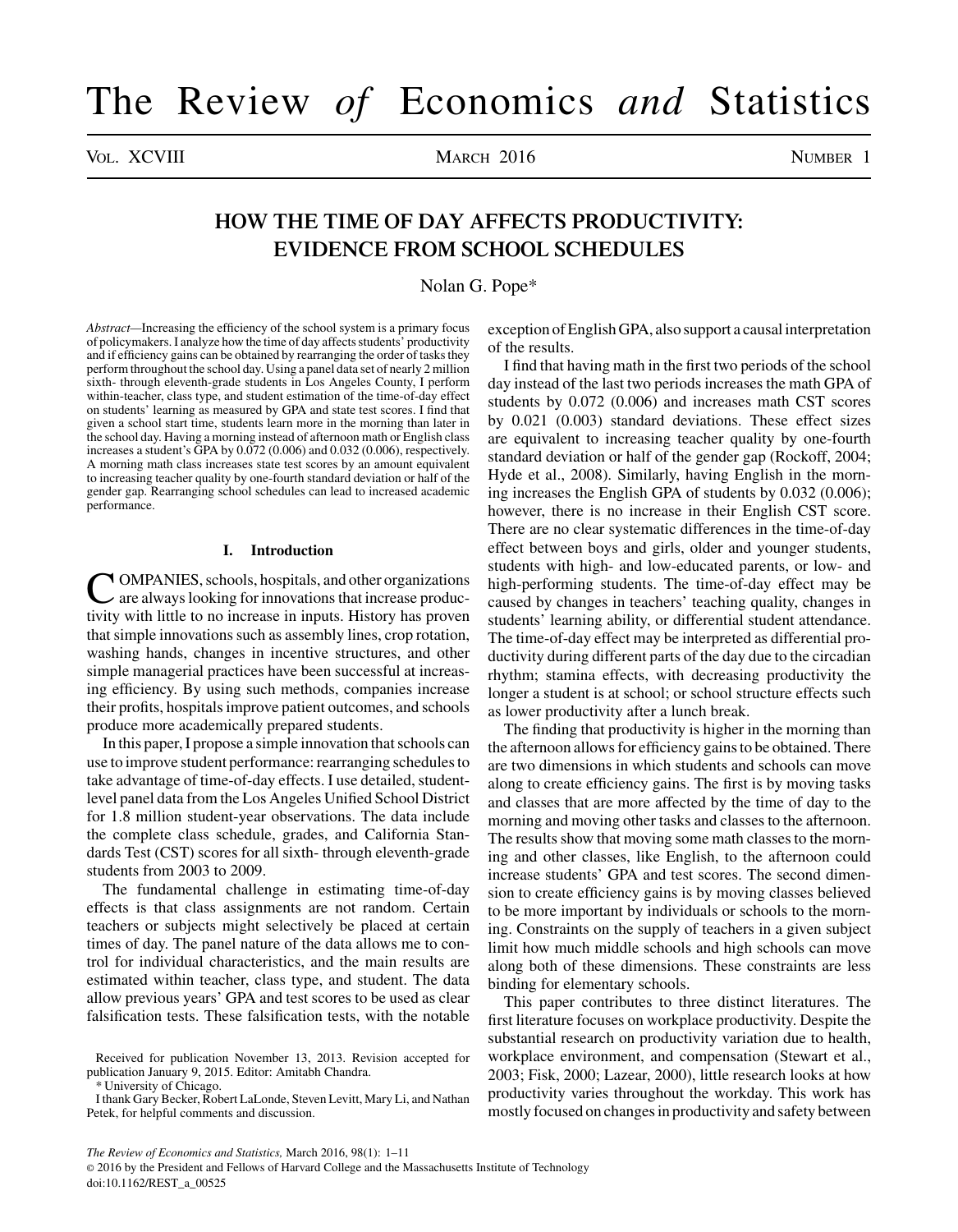day and night shifts (Levin, Oler, & Whiteside, 1985; Wharf, 1995). Folkard & Tucker (2003) find that productivity and safety decline during the night shift. Smith, Folkard, and Poole (1994) find a 23% increase in injuries at night. Many studies have found that sleep deprivation in medical residents decreases performance (Philibert, 2005; Weinger and Ancoli-Israel 2002, and Veasey et al., 2002). However, little research has looked at how productivity varies within a given shift.

My study is also related to the school start time literature. Research has indicated that due to changing sleep patterns during adolescence, academic gains can be achieved by starting school later. Carrel, Maghakian, and West (2011) use random assignment of college classes and find that having one hour earlier start times decreases students' GPA by 0.031 to 0.076 standard deviations. Similarly, Dills and Hernandez-Julian (2008) find that even when controlling for course and student characteristics, students perform worse in earlier classes. Edwards (2012) uses variation in school start times produced by staggered busing schedules and finds that starting school an hour later increases test scores by 2 percentage points.

Some have interpreted the finding that later school start times increase students' academic performance as implying that given a school start time, students perform better in the afternoon than in the morning (Carrel et al., 2011; Dills & Hernandez-Julian, 2008). However, this hypothesis has not been tested empirically. The common conclusion is that later start times increase students' achievement because students are less sleep deprived. However, this says nothing about how teaching and learning ability change throughout the day. School start times affect the average learning in a day but not differential learning throughout the day. Therefore, the results of this paper and the school start time literature estimate slightly different effects.

The third strand of literature deals with the circadian rhythm, a biological process that governs the production of the sleep-inducing hormone melatonin and therefore controls individuals' sleep-wake cycles. For the average adult, the secretion of melatonin starts around 9:00 p.m., peaks between 2:00 and 4:00 a.m., and stops around 7:30 a.m. In adolescents this time schedule is typically shifted two hours later in the day (Cardinali, 2008; Carskadon, Vieira, & Acebo, 1993). The circadian rhythm literature indicates that adolescents' activity level is higher in the afternoon than the morning (Crowley, Acebo, & Carskadon, 2007; Wolfson and Carskadon, 1998). Biologists have long been interested in the effect of the circadian rhythm on simple tasks (Gates, 1916; Laird, 1925; Kleitman, 1963; Lavie, 1980). However, the time-of-day effect on the performance of laboratory and field tasks varies drastically, even for similar tasks (Folkard, 1975; Blake, 1967; Folkard et al., 1976). Folkard (1983) summarizes this confusion: "Perhaps the main conclusion to be drawn from studies on the effects of time of day on performance is that the best time to perform a particular task depends on the nature of that task" (p. 266).

## **II. Data and Methodology**

## *A. Data Description*

This analysis uses student-level panel data of students in sixth to eleventh grade from the Los Angeles Unified School District (LAUSD). The data contain 1.8 million student-year observations from 2003 to 2009. In the LAUSD, 72% of students are Hispanic. The data contain students' gender, grade, parents' education, English Language Learner (ELL) status, teacher, course name, and course period to be used as control variables. In addition, California Standards Test (CST) English Language Achievement scores, CST math scores, and individual course GPA are available as academic outcome measures.

The CST is a high-stakes statewide multiple-choice test given to all California students in grades 2 through 11. The test is administered each spring to all students at the same time of the day as determined by individual schools. The English and math portions consist of two 90-minute parts. Students are given a grade of A, B, C, D, or F for each class every semester. I normalize both English and math CST scores and report all effects in standard deviation units. The GPA is measured on a 0 to 4 scale (e.g.,  $A = 4.0, B = 3.0$ ).

Summary statistics are presented in table 1. The difference column shows the difference in the variables' means. The raw data show that math and English GPA are about 0.1 GPA points higher in the first two periods than the last two periods. Similarly, math and English CST scores are 0.073 and 0.061 standard deviations higher for students in morning classes.

## *B. Background*

The majority of middle schools and high schools in the LAUSD have a six-period class schedule. I restrict the sample to schools with this schedule and students who registered for full school days. The typical school starts around 8:00 a.m. and follows the pattern of periods 1 and 2, a nutrition break, periods 3 and 4, lunch, and then periods 5 and 6. Each school' period length ranges from 50 to 60 minutes, and schools often have a 20 to 30 minute home room at the beginning or end of the school day—for example, period 1: 8:00 to 8:55 a.m.; period 2: 9:00 to 9:55 a.m.; nutrition: 9:55 to 10:15 a.m.; period 3: 10:20 to 11:15 a.m.; period 4: 11:20 a.m. to 12:15 p.m.; lunch: 12:15 to 12:45 p.m.; period 5: 12:50 to 1:45 p.m.; period 6: 1:50 to 2:45 p.m.; and homeroom: 2:50 to 3:10 p.m. A small minority of six-period-schedule schools have a block schedule with the following pattern: period 1 or 2: 8:00 to 9:50 a.m.; nutrition: 9:50 to 10:10 a.m.; period 3 or 4: 10:20 a.m. to 12:10 p.m.; lunch: 12:10 to 12:40 p.m.; period 5 or 6: 12:50 to 2:40 p.m.; and homeroom: 2:50 to 3:10 p.m.

In the LAUSD, students in sixth through eighth grade are required to take a math and English class each year. High school students are required to take four years of English and two years of math in order to graduate. I restrict the math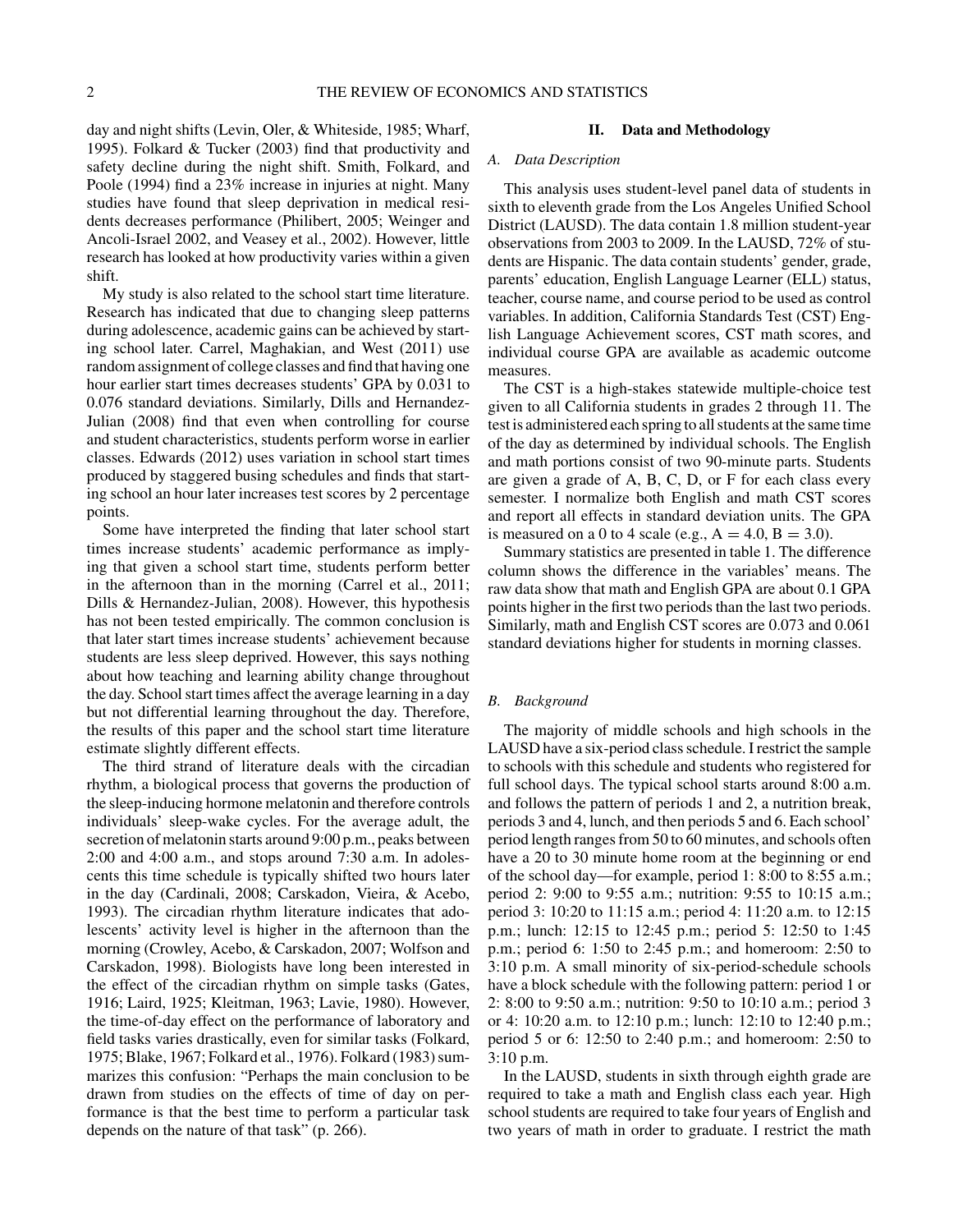|                       | Periods 1 and 2 |           | Periods 5 and 6 |           |            |
|-----------------------|-----------------|-----------|-----------------|-----------|------------|
| Variable              | Mean            | <b>SD</b> | Mean            | <b>SD</b> | Difference |
| Math GPA              | 2.02            | 1.23      | 1.91            | 1.24      | 0.11       |
| Math CST Score        | 309.76          | 61.80     | 304.49          | 59.50     | 5.27       |
| English GPA           | 2.30            | 1.20      | 2.20            | 1.22      | 0.10       |
| English CST Score     | 334.32          | 53.19     | 331.04          | 52.59     | 3.28       |
| Female                | 0.51            | 0.50      | 0.51            | 0.50      | 0.00       |
| Less than HS          | 0.19            | 0.40      | 0.20            | 0.40      | $-0.01$    |
| HS Grad               | 0.15            | 0.36      | 0.15            | 0.35      | 0.00       |
| Some College          | 0.10            | 0.30      | 0.09            | 0.29      | 0.01       |
| College Grad          | 0.09            | 0.28      | 0.08            | 0.28      | 0.01       |
| College Plus          | 0.03            | 0.18      | 0.03            | 0.17      | 0.00       |
| No Educ Response      | 0.29            | 0.46      | 0.30            | 0.46      | $-0.01$    |
| ELL                   | 0.21            | 0.41      | 0.23            | 0.42      | $-0.01$    |
| Number of individuals | 519,960         |           | 450,513         |           |            |

TABLE 1. SUMMARY STATISTICS

class sample to students who are enrolled in only one math class. Since the school year is broken into two semesters, that sample is also restricted to students whose one math class is taught by the same teacher in the same period over the two semesters. The English class sample is analogously restricted.

### *C. Methodology*

Due to the richness of the data, a simple analysis can reveal much about how having a class in a given period affects academic outcomes. The baseline analysis uses the following model:

$$
S_{i,t} = \alpha + \beta \text{Morning}_{i,0} + \delta P_{i,t-1} + \pi X_{i,t} + \eta G_{i,t} + \gamma T C_{i,t} + \mu_t + \varepsilon_{i,t},
$$
\n(1)

where  $S_{i,t}$  is the academic outcome of interest, math GPA, math CST score, English GPA, or English CST score, of individual  $i$  in year t. *Morning*<sub>i,0</sub> is a binary variable that is equal to 1 if individual  $i$  in year  $t = 0$  has the relevant math or English class in period 1 or 2, and equal to 0 if in period 5 or 6. Students with the relevant class in period 3 or 4 are omitted from this analysis. Therefore, the coefficient on *Morning*<sub>i0</sub> compares the academic outcome of interest for students with the relevant class in period 1 or 2 to students with the relevant class in period 5 or 6. The choice of comparing periods 1 and 2 to period 5 and 6 emphasizes the difference between morning and afternoon classes and consolidates the time-of-day effect into a single estimate that is simple to interpret. However, this choice is somewhat arbitrary, and figure 2 will show the results for each individual period. The vector *Pi*,*t*−<sup>1</sup> contains individual controls for the previous year's CST scores and relevant subject GPA. The vector  $X_{i,t}$  contains demographic controls including gender parental education level, and ELL status. The vectors  $G_{i,t}$ ,  $TC_{i,t}$ , and  $\mu_t$  allow for grade, teacher by class type (e.g., Mr. John Smith by Geometry), and year fixed effects. Finally,  $\varepsilon_{i,t}$  is a random error term. When performing all analyses, the variable *Morning*<sub>*i*,0</sub> is always in year  $t = 0$  (the year in which

the student has a morning or afternoon class). To begin the analysis, the academic outcome variable  $S_{i,t}$  will also be in the year  $t = 0$ ; however, later I allow  $t < 0$  and  $t > 0$  to perform falsification tests and to look at the persistence of the effects.

I also perform the analysis by first differencing the academic outcome variable of interest to explicitly control for individual effects. This model is as follows:

$$
\Delta S_{i,t} = \alpha + \beta \text{Morning}_{i,0} + \delta P_{i,t-1} + \pi X_{i,t} + \eta G_{i,t} + \gamma T C_{i,t} + \mu_t + \varepsilon_{i,t},
$$
\n(2)

where  $\Delta S_{i,t} = S_{i,t} - S_{i,t-1}$ . All independent variables are identical to equation (1) except  $P_{i,t-1}$ , which excludes the prior year's academic variable being used as the dependent variable. Using this model removes any individual component and therefore corrects for any selection of higher-achieving students into either morning or afternoon classes. It also allows for trends by demographic characteristics. This model is used instead of a student fixed-effect model because if the morning effect is persistent, then the student fixed-effect model will be biased downward. The student fixed-effect model estimates are noticeably smaller (see table 6).

## **III. Results**

## *D. Main Results*

The results section is organized as follows. First, I estimate the effect of morning versus afternoon classes on GPA and CST scores using equations (1) and (2). Second, I plot estimates of equation (1) from three years before to four years after the  $t = 0$  year. Next, I analyze within the  $t = 0$  year and map out productivity throughout a school day. I then look at how the time-of-day effect differs by gender, age, parental education level, and ability level of the student. Finally, I use robustness checks and falsification tests to verify the results.

Table 2 shows the estimates of equations (1) and (2) for math GPA and CST scores. Columns 1 and 6 show the difference in the mean math GPA and math CST scores between students with math in periods 1 and 2 and those in periods 5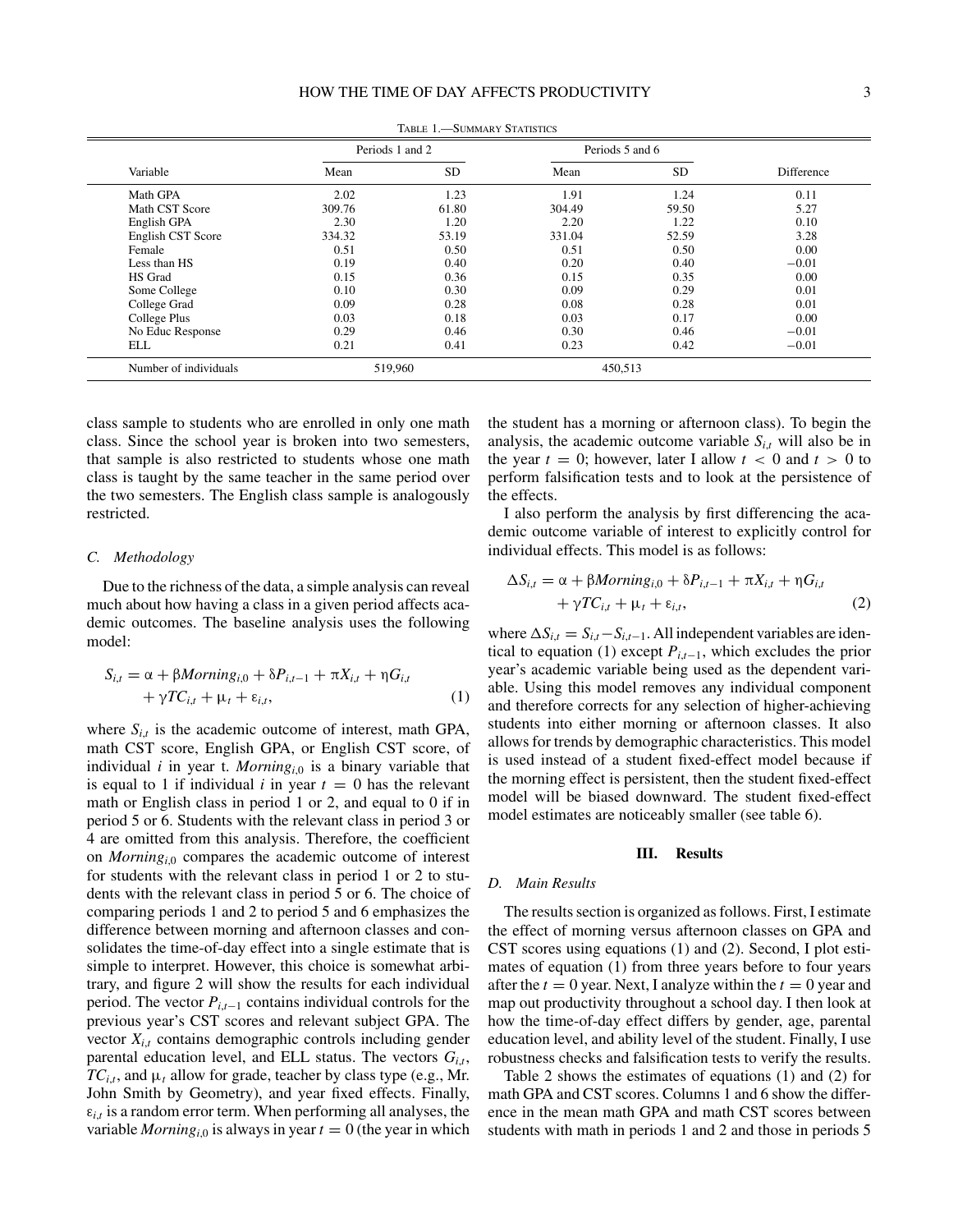|                                                                                                                                                                                                                                                                                                                                                                                                                                                  |            |                       | Math GPA                      |                       |                                      |                |                       | Math CST Score        |                          |                                         |
|--------------------------------------------------------------------------------------------------------------------------------------------------------------------------------------------------------------------------------------------------------------------------------------------------------------------------------------------------------------------------------------------------------------------------------------------------|------------|-----------------------|-------------------------------|-----------------------|--------------------------------------|----------------|-----------------------|-----------------------|--------------------------|-----------------------------------------|
| Variables                                                                                                                                                                                                                                                                                                                                                                                                                                        | $\ominus$  | $\widehat{c}$         | $\widehat{c}$                 | $\bigoplus$           | $(5)$ $\Delta$ MathGPA <sub>id</sub> | $\circledcirc$ | $\widehat{C}$         | $\circledS$           | $\widehat{\mathfrak{G}}$ | (10) $\triangle$ MathCST <sub>i,t</sub> |
| Morning Class                                                                                                                                                                                                                                                                                                                                                                                                                                    | $0.114***$ | $0.057***$            | $.060***$                     | $0.068***$            | $0.072***$                           | $0.071***$     | $0.016***$            | $0.023***$            | $0.024***$               | $0.021***$                              |
| Prior Math CST Score                                                                                                                                                                                                                                                                                                                                                                                                                             | [0.008]    | $0.316***$<br>[0.007] | $0.315***$<br>[000]           | $0.426***$<br>[0.005] | $0.019***$<br>[0.006]                | [0.008]        | $0.624***$<br>[0.004] | $0.542***$<br>[0.004] | $0.458***$<br>[0.003]    | [0.003]                                 |
|                                                                                                                                                                                                                                                                                                                                                                                                                                                  |            | [0.004]               | 0.004                         | [0.003]               | [0.004]                              |                | [0.003]               | [0.003]               | [0.002]                  |                                         |
| Prior English CST Score                                                                                                                                                                                                                                                                                                                                                                                                                          |            | $0.112***$<br>[0.003] | $0.116***$<br>1.003<br>⊵      | $0.155***$<br>[0.003] | $0.102***$<br>[0.003]                |                | $0.109***$<br>[0.002] | $0.166***$<br>[0.002] | $0.143***$<br>[0.001]    | $-0.070***$<br>[0.002]                  |
| Prior Math GPA                                                                                                                                                                                                                                                                                                                                                                                                                                   |            | $0.440***$            | $432***$                      | $0.425***$            |                                      |                | $0.048***$            | $0.051***$            | $0.078***$               | $-0.020***$                             |
|                                                                                                                                                                                                                                                                                                                                                                                                                                                  |            | [0.002]               | 0.002<br>⊵                    | [0.002]               |                                      |                | [0.001]               | [0.001]               | [0.001]                  | [0.001]                                 |
| Female                                                                                                                                                                                                                                                                                                                                                                                                                                           |            |                       | $0.112***$                    | $0.123***$            | $-0.032***$                          |                |                       | $-0.054***$           | $-0.058***$              | $0.023***$                              |
|                                                                                                                                                                                                                                                                                                                                                                                                                                                  |            |                       | 1.003<br>$\subseteq$          | [0.003]               | [0.004]                              |                |                       | [0.002]               | [0.002]                  | [0.002]                                 |
| Less than HS                                                                                                                                                                                                                                                                                                                                                                                                                                     |            |                       | $0.009*$<br>$\bigcap$         | $-0.021***$           | $-0.021***$                          |                |                       | $-0.008***$           | $-0.008***$              | $-0.008***$                             |
|                                                                                                                                                                                                                                                                                                                                                                                                                                                  |            |                       | 0.005<br>$\circ$              | [0.004]               | [0.005]                              |                |                       | [0.003]               | [0.002]                  | [0.002]                                 |
| HS Grad                                                                                                                                                                                                                                                                                                                                                                                                                                          |            |                       | $0.011*$<br>$\bigcap$         | $-0.016***$           | $-0.016***$                          |                |                       | $-0.002$              | $-0.010***$              | $-0.007***$                             |
|                                                                                                                                                                                                                                                                                                                                                                                                                                                  |            |                       | 1.006]<br>$\overline{\sigma}$ | [0.005]               | [0.006]                              |                |                       | [0.003]               | [0.002]                  | [0.003]                                 |
| Some College                                                                                                                                                                                                                                                                                                                                                                                                                                     |            |                       | 1.001                         | 0.008                 | $0.016***$                           |                |                       | $0.017***$            | $-0.008***$              | $-0.002$                                |
|                                                                                                                                                                                                                                                                                                                                                                                                                                                  |            |                       | 1.006]<br>$\epsilon$          | [0.005]               | [0.006]                              |                |                       | [0.003]               | [0.003]                  | [0.003]                                 |
| College Grad                                                                                                                                                                                                                                                                                                                                                                                                                                     |            |                       | $.053***$<br>P                | $0.079***$            | $0.045***$                           |                |                       | $0.083***$            | $0.021***$               | $0.011***$                              |
|                                                                                                                                                                                                                                                                                                                                                                                                                                                  |            |                       | [000]<br>$\subseteq$          | [0.006]               | [0.007]                              |                |                       | [0.004]               | [0.003]                  | [0.004]                                 |
| College Plus                                                                                                                                                                                                                                                                                                                                                                                                                                     |            |                       | $.062***$                     | $0.082***$            | $0.061***$                           |                |                       | $0.118***$            | $0.033***$               | $0.017***$                              |
|                                                                                                                                                                                                                                                                                                                                                                                                                                                  |            |                       | [600]<br>₽                    | [0.008]               | [0.009]                              |                |                       | [0.006]               | [0.005]                  | [0.005]                                 |
| <b>HH</b>                                                                                                                                                                                                                                                                                                                                                                                                                                        |            |                       | $0.038***$                    | $0.011**$             | $0.015***$                           |                |                       | $0.015***$            | $-0.007***$              | $0.009***$                              |
|                                                                                                                                                                                                                                                                                                                                                                                                                                                  |            |                       | [000]                         | [0.005]               | [0.006]                              |                |                       | [0.003]               | [0.002]                  | [0.003]                                 |
| Grade FE                                                                                                                                                                                                                                                                                                                                                                                                                                         |            |                       | $\times$                      |                       |                                      |                |                       | $\times$              |                          |                                         |
| Year FE                                                                                                                                                                                                                                                                                                                                                                                                                                          |            |                       | $\times$                      | $\times \times$       | $\times \times$                      |                |                       | X                     | $\times$ $\times$        | $\times\times\times$                    |
| Course by Teacher FE                                                                                                                                                                                                                                                                                                                                                                                                                             |            |                       |                               | $\mathsf{X}$          | $\boldsymbol{\times}$                |                |                       |                       | $\boldsymbol{\times}$    |                                         |
| Number of observations                                                                                                                                                                                                                                                                                                                                                                                                                           | 651,836    | 410,903               | 110,903                       | 410,903               | 411,257                              | 640,893        | 404,632               | 404,632               | 404,632                  | 404,632                                 |
| $\mathcal{R}^2$                                                                                                                                                                                                                                                                                                                                                                                                                                  | 0.002      | 0.391                 | 0.398                         | 0.524                 | 0.197                                | 0.002          | 0.604                 | 0.632                 | 0.708                    | 0.177                                   |
| Columns 1 to 4, and 6 to 9, use the model in equation (1) for math GPA and math CST scores, respectively. Columns 5 and 10 use the model in equation (2). Morning class is a binary variable equal to 1 if the individual's ma<br>The excluded parental education binary variable is no response. Standard errors clustered at the classroom level are in brackets. Statistical significance is shown by ***p < 0.01, **p < 0.1, 0.1, **p < 0.1, |            |                       |                               |                       |                                      |                |                       |                       |                          |                                         |

TABLE 2. - EFFECT OF MORNING VERSUS AFTERNOON MATH CLASSES —Effect of Morning versus Afternoon Math Classes

## 4 THE REVIEW OF ECONOMICS AND STATISTICS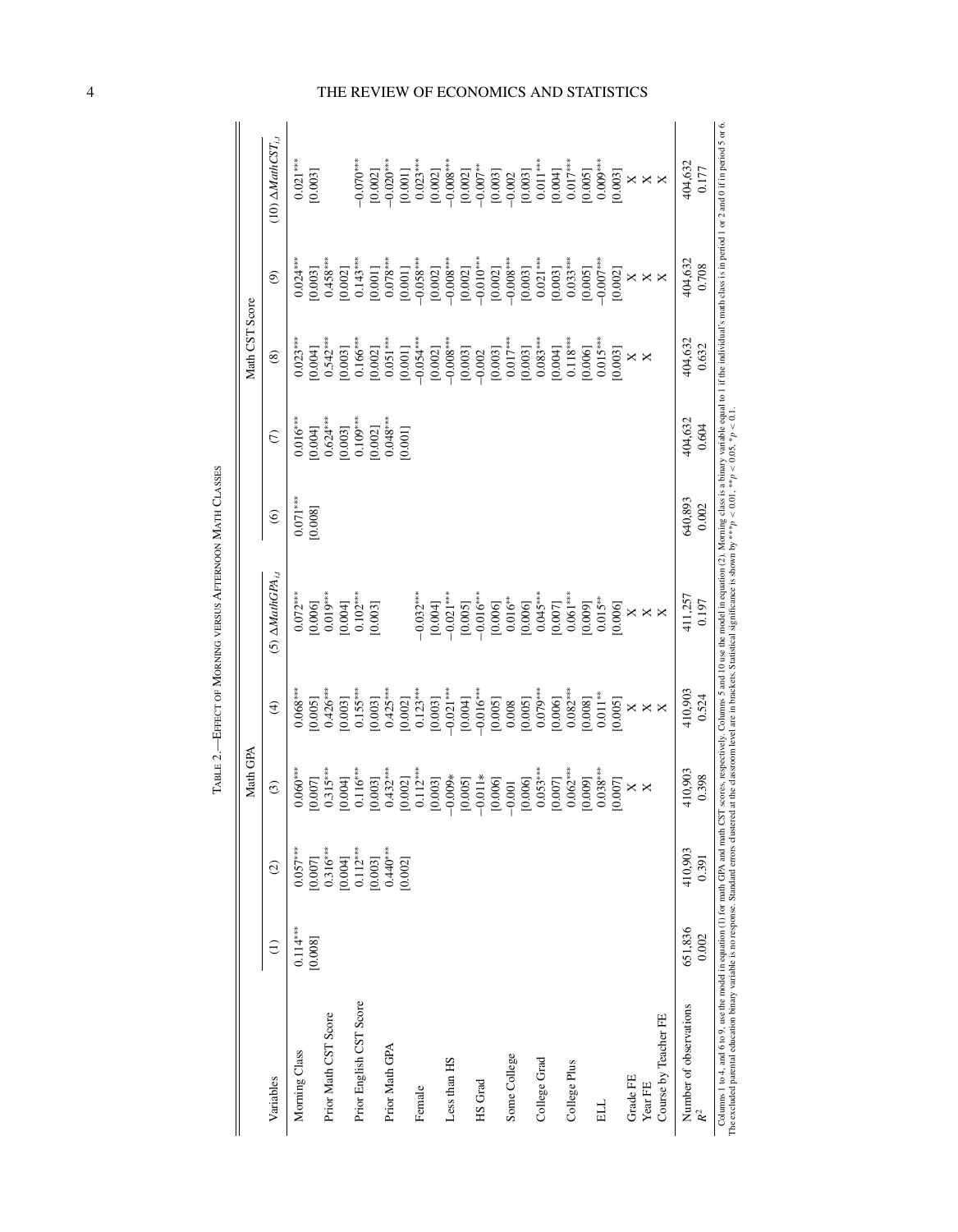|                                 |                  |                       | English GPA            |                        |                           |                  |                       | English CST Score      |                        |                            |
|---------------------------------|------------------|-----------------------|------------------------|------------------------|---------------------------|------------------|-----------------------|------------------------|------------------------|----------------------------|
| Variables                       | (1)              | (2)                   | (3)                    | (4)                    | (5) $\Delta EngGPA_{i,t}$ | (6)              | (7)                   | (8)                    | (9)                    | $(10) \Delta EngCST_{i,t}$ |
| <b>Morning Class</b>            | $0.103***$       | $0.035***$            | $0.037***$             | $0.044***$             | $0.032***$                | $0.061***$       | $0.006*$              | $0.008***$             | 0.003                  | $-0.001$                   |
| Prior Math CST Score            | [0.008]          | [0.007]<br>$0.118***$ | [0.007]<br>$0.162***$  | [0.005]<br>$0.199***$  | [0.006]<br>$0.049***$     | [0.008]          | [0.003]<br>$0.214***$ | [0.003]<br>$0.195***$  | [0.002]<br>$0.176***$  | [0.002]<br>$-0.027***$     |
| Prior English CST Score         |                  | [0.004]<br>$0.252***$ | [0.003]<br>$0.215***$  | [0.003]<br>$0.264***$  | [0.003]<br>$0.109***$     |                  | [0.002]<br>$0.694***$ | [0.002]<br>$0.687***$  | [0.002]<br>$0.634***$  | [0.002]                    |
|                                 |                  | [0.003]               | [0.003]                | [0.003]                | [0.003]                   |                  | [0.002]               | [0.002]                | [0.002]                |                            |
| Prior English GPA               |                  | $0.483***$<br>[0.002] | $0.455***$<br>[0.002]  | $0.437***$<br>[0.002]  |                           |                  | $0.057***$<br>[0.001] | $0.050***$<br>[0.001]  | $0.050***$<br>[0.001]  | $0.011***$<br>[0.001]      |
| Female                          |                  |                       | $0.227***$<br>[0.004]  | $0.239***$<br>[0.003]  | $0.009**$<br>[0.004]      |                  |                       | $0.048***$<br>[0.002]  | $0.040***$<br>[0.002]  | $0.006***$<br>[0.002]      |
| Less than HS                    |                  |                       | $-0.007$               | $-0.013***$            | $-0.012**$                |                  |                       | $-0.015***$            | $-0.007***$            | $-0.001$                   |
| HS Grad                         |                  |                       | [0.006]<br>$0.014**$   | [0.005]<br>$0.015***$  | [0.005]<br>$0.013**$      |                  |                       | [0.003]<br>0.002       | [0.003]<br>0.001       | [0.003]<br>$-0.001$        |
| Some College                    |                  |                       | [0.006]<br>$0.020***$  | [0.005]<br>$0.034***$  | [0.006]<br>$0.032***$     |                  |                       | [0.003]<br>$0.025***$  | [0.003]<br>$0.014***$  | [0.003]<br>$-0.001$        |
| College Grad                    |                  |                       | [0.006]<br>$0.091***$  | [0.005]<br>$0.113***$  | [0.006]<br>$0.045***$     |                  |                       | [0.003]<br>$0.063***$  | [0.003]<br>$0.037***$  | [0.004]<br>$0.009**$       |
|                                 |                  |                       | [0.007]                | [0.006]                | [0.007]                   |                  |                       | [0.004]                | [0.004]                | [0.004]                    |
| College Plus                    |                  |                       | $0.106***$<br>[0.009]  | $0.132***$<br>[0.008]  | $0.064***$<br>[0.009]     |                  |                       | $0.090***$<br>[0.005]  | $0.053***$<br>[0.005]  | $0.010*$<br>[0.006]        |
| <b>ELL</b>                      |                  |                       | $-0.021***$<br>[0.008] | $-0.055***$<br>[0.006] | 0.001<br>[0.007]          |                  |                       | $-0.144***$<br>[0.003] | $-0.139***$<br>[0.003] | $0.023***$<br>[0.003]      |
| Grade FE<br>Year FE             |                  |                       | X<br>X                 | X<br>X                 | X<br>X                    |                  |                       | X<br>X                 | X<br>X                 | X<br>X                     |
| Course by Teacher FE            |                  |                       |                        | X                      | $\mathbf X$               |                  |                       |                        | X                      | X                          |
| Number of observations<br>$R^2$ | 550,446<br>0.002 | 367,574<br>0.37       | 367,574<br>0.389       | 367,574<br>0.518       | 367,952<br>0.192          | 547,402<br>0.001 | 366,000<br>0.686      | 366,000<br>0.701       | 366,000<br>0.726       | 366,000<br>0.104           |

Table 3.—Effect of Morning versus Afternoon English Classes

Columns 1 to 4, and 6 to 9, use the model in equation (1) for English GPA and English CST scores, respectively. Columns 5 and 10 use the model in equation (2). Morning class is a binary variable equal to 1 if the individual's English class is in period 1 or 2 and 0 if in period 5 or 6. The excluded parental education binary variable is no response. Standard errors clustered at the classroom level are in brackets. Statistical<br>s

and 6. When the prior year's English and math CST scores and math GPA are added as controls in columns 2 and 7, the estimates shrink substantially, which shows some selection of higher-performing students into morning math and English classes. This decrease in the estimates between columns 1 and 6 and columns 2 and 7 may come from how advanced math and English classes are scheduled. Students with an Advanced Placement (AP) class are 2.82 times more likely to have their AP math or English class in period 1 or 2 than in period 5 or 6, compared to 1.13 times for students with other math and English classes. This class scheduling fact, combined with the fact that students with AP courses have higher GPAs and test scores, may be the cause of this substantial decrease in the estimates.

When gender, parental education, ELL status, grade fixed effects, year fixed effects, and teacher-course fixed effects are added in columns 3 to 4 and 8 to 9, the estimates move a reasonable amount. With the full set of controls, the estimate of having a morning instead of an afternoon class increases a student's math GPA by 0.068 (0.005) points and CST scores by 0.024 (0.003) standard deviations. These effect sizes are roughly equivalent to half of the gender gap in math (Hyde et al., 2008). Additionally, a 0.024 standard deviation increase in math CST scores is equivalent to the increase in standardized test scores associated with increasing a student's teacher quality by a quarter of a standard deviation (Rockoff, 2004). Using the estimates from Carrel et al. (2011), moving

a student's math class from the afternoon to the morning increases the student's math GPA by the same amount as moving the student's school start time back one hour.

Columns 5 and 10 explicitly control for individual selection into morning classes by first differencing the outcome variable. The estimates in columns 5 and 10 change some from the full model estimates. The coefficient on *Morningi*,0 from equation (2) is 0.072 (0.006) for math GPA and 0.021 (0.003) for math CST scores. It is noticeable that although all the estimates are statistically significant for each of the specifications, the magnitudes do vary substantially.

Analogous to table 2, table 3 shows the estimates of equations (1) and (2) for English. Estimates of the effect of having a morning rather than afternoon English class on English GPA for equations (1) and (2) are 0.044 (0.005) and 0.032 (0.006), respectively. These estimates are about half the size of the effect on math GPA. The models from equations (1) and (2) find no effect of morning versus afternoon class on English CST scores. The English GPA estimates are somewhat volatile, but all are statistically significant.

To better understand the effect of morning versus afternoon classes on academic outcomes, I now allow the year *t* on the variables  $S_{i,t}$  and  $\Delta S_{i,t}$  to vary from 0. The variable *Morning*<sub>i,0</sub> is still always in year  $t = 0$  (the year in which the student has a morning or afternoon class), but the academic outcome variables will have three cases:  $t = 0, t > 0$ , and  $t < 0$ . The  $t = 0$  case, used previously, answers the basic question of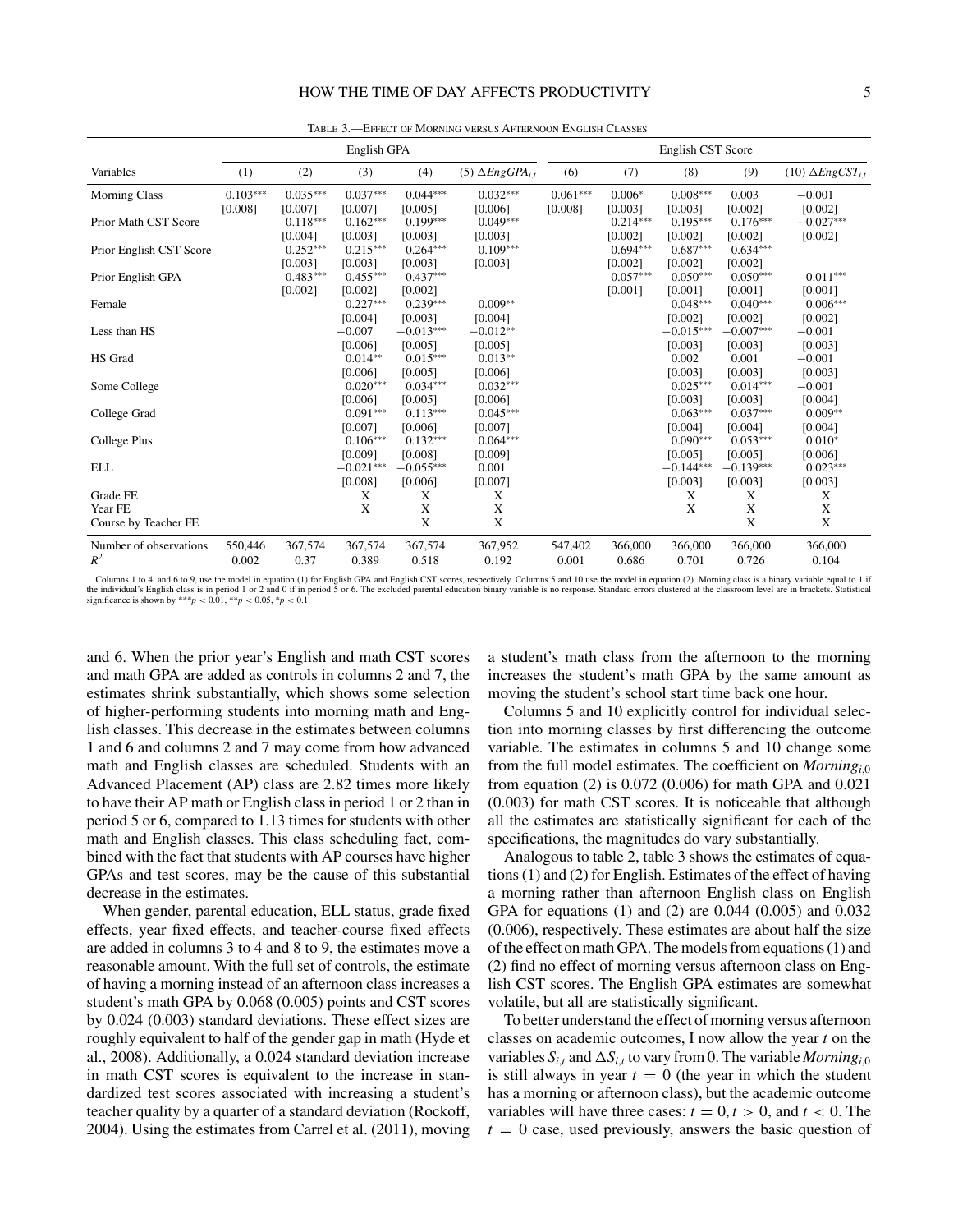

Both panels display estimates of the effect of morning versus afternoon classes in the year  $t = 0$  on outcome variables in the year relative to  $t = 0$ . All estimates use equation (1), shown in columns 4 and 9 in tables 2 and 3, and classroom-level clustered standard errors. The  $t < 0$  years are falsification tests. The  $t = 0$  year is the effect of morning versus afternoon classes. The  $t > 0$  years are the persistence of the effect. Morn is a binary variable equal to 1 if the individual's pertinent math or English class is in period 1 or 2 and 0 if in period 5 or 6.

interest of how having a class in a morning versus afternoon periods affects contemporaneous academic outcomes. When  $t > 0$ , the analysis tests if the effect from the  $t = 0$  case persists up to year  $t$ . When  $t < 0$ , the analysis determines the effect of having a future morning class on current academic outcomes. Therefore, when  $t < 0$ , there should be no effect unless there is selection of better students into either morning or afternoon classes. The case of  $t < 0$  provides falsification tests for the  $t = 0$  case. If the  $t < 0$  and  $t = 0$  cases give similar results, then any effect in the  $t = 0$  case is being driven by selection. If the estimate on *Morning*<sub>i,0</sub> in the  $t = 0$ case is different than the estimates in the  $t < 0$  cases, from selection bias is less likely to be a problem.

The comparison of the  $t = 0$  case to the  $t < 0$  and  $t > 0$ cases better illustrates the effect of morning versus afternoon classes on academic outcomes. Panel a of figure 1 graphs the coefficients on *Morningi*,0 for math and English GPA, along with their 95% confidence interval for the years  $t = -3$  to  $t = 4$  using the specification from column 4 in tables 2 and 3. The effect of a morning math class on math GPA for all three *t <* 0 years is statistically indistinguishable from 0. This implies that after controlling for students' prior academic achievement and demographics, having a morning math class in a future year has no effect on current math GPA. This result indicates that the selection into morning classes is most likely being controlled for by prior academic achievement and other control variables. In year  $t = 0$ , the year a student has either a morning or afternoon math class, the effect of a morning math class is large and statistically significant. The *t >* 0 years show that about a third of the effect persists over the next three years but appears to fade away. In essence, the  $t < 0$  years verify the  $t = 0$  effect by performing three falsification tests, the  $t = 0$  year estimate is the effect of having a morning versus afternoon class, and the *t >* 0 years show the persistence of the effect. For English GPA, the  $t < 0$  years are all about 0.02 and statistically significant. The fact that these three falsification tests are above 0 is concerning for

the validity of the English GPA estimate and indicates some selection is still occurring. There still appears to be a morning effect on English GPA indicated by the spike up at the  $t = 0$  year; however, this estimate of 0.044 (0.005) should be smaller due to the positive estimates in the  $t < 0$  years. Due to the positive English GPA falsification tests, the effects on English GPA should be viewed cautiously. The *t >* 0 years indicate no persistence of the effect.

Panel b of figure 1 is analogous to panel a but for math and English CST scores. The math CST scores have a similar dynamic pattern as math GPA. The *t <* 0 years are again statistically indistinguishable from 0, validating the measured morning effect in the  $t = 0$  year. In the  $t = 0$  year, there is a statistically significant spike showing the morning versus afternoon effect. The *t >* 0 years show that about a third of the effect persists for a few years and then fades away. For English CST scores, the effect of morning for all years is essentially 0. This difference in results for math and English is very similar to much of the education literature that finds larger effects in math than English (Chetty & Rockoff, 2014).

Next, I focus on just the  $t = 0$  year and estimate the effect of each period during the school day instead of just comparing the first two periods of the day to the last two periods. This estimation is done by replacing  $Morming_{i,0}$  in equation (2) with a vector of dummy variables for each period of the school day. The scores for period 6 are normalized to 0. Figure 2 shows the results using the model in equation (2). In panel a, math GPA is higher in the morning than the afternoon. The effect sizes are just above 0.06 GPA points in the first two periods and decrease to being statistically indistinguishable from 0 in the last two periods. English GPA follows a similar pattern to math GPA, except for period 1. It is concerning that the period 1 effect size is indistinguishable from 0. There is no clear reason for such a low effect size in period 1, and it goes against the main results of the paper. This again leads to some worry about the English GPA estimates. In panel b,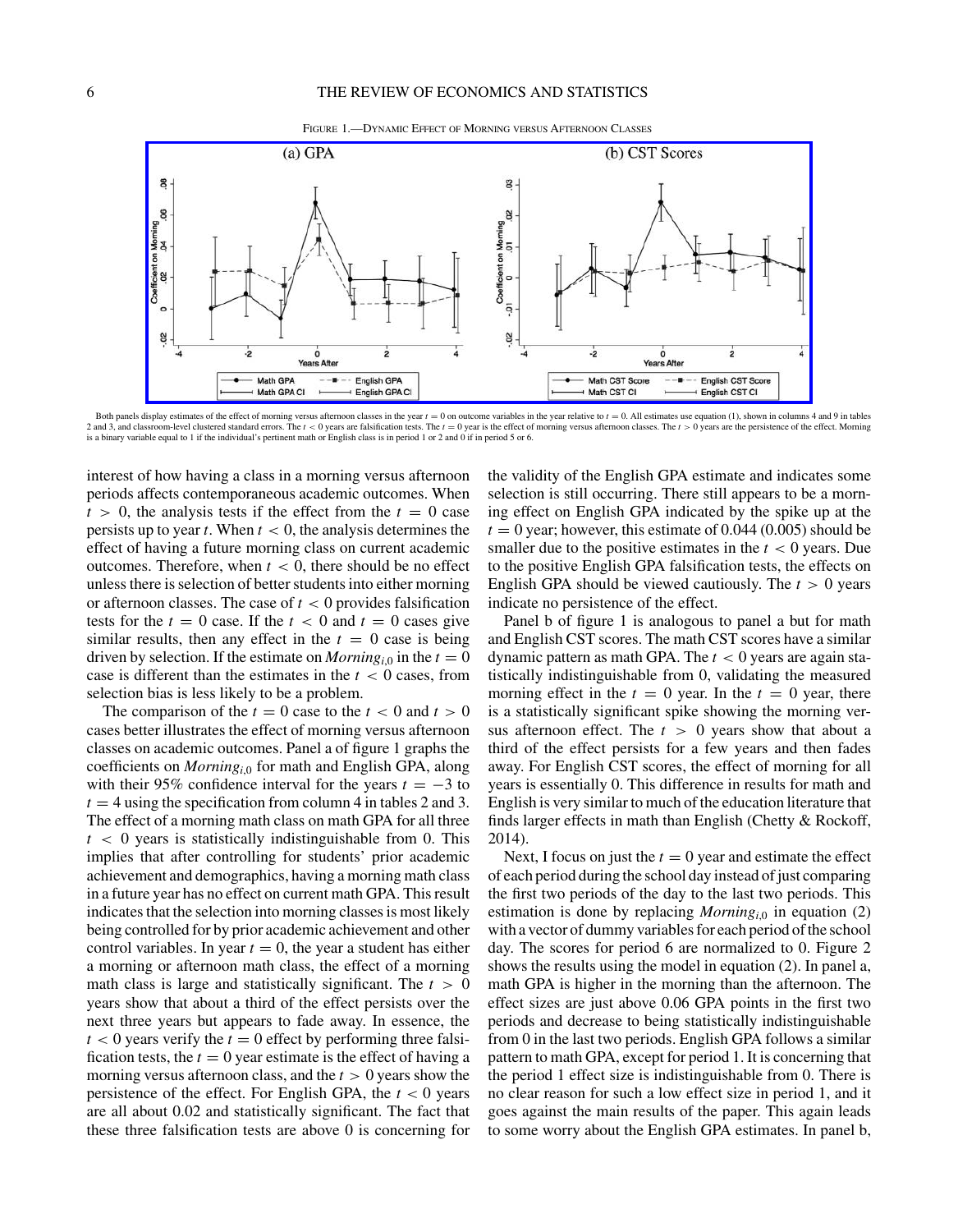## HOW THE TIME OF DAY AFFECTS PRODUCTIVITY **7**

FIGURE 2.—PRODUCTIVITY THROUGHOUT THE SCHOOL DAY



This figure focuses on just the  $t = 0$  year—the year in which the class period (first through sixth) is measured. Both panels display the estimates of the effect of which period a class is taken on the outcome variables. All estimates use equation (2), with Morning being replaced with a vector of binary variables indicating if the pertinent math or English class was in period 1 to 6. Period 6 estimates are excluded and therefore are normalized to 0.

| TABLE 4.—MORNING EFFECTS BY GENDER AND PARENTAL EDUCATION |
|-----------------------------------------------------------|
|-----------------------------------------------------------|

| Variable                    | Math GPA              | Math CST              | English GPA           | English CST          |  |  |  |
|-----------------------------|-----------------------|-----------------------|-----------------------|----------------------|--|--|--|
|                             |                       | A. Gender             |                       |                      |  |  |  |
| Morning for Females         | $0.060***$            | $0.020***$            | $0.031***$            | $-0.005*$            |  |  |  |
| <b>Morning for Males</b>    | [0.007]<br>$0.085***$ | [0.003]<br>$0.023***$ | [0.007]<br>$0.032***$ | [0.003]<br>0.003     |  |  |  |
| <b>Difference</b>           | [0.007]<br>$-0.025**$ | [0.003]<br>$-0.003$   | [0.007]<br>$-0.001$   | [0.003]<br>$-0.008*$ |  |  |  |
| $P$ -value                  | 0.012                 | 0.463                 | 0.955                 | 0.078                |  |  |  |
| B. Parents' Education Level |                       |                       |                       |                      |  |  |  |
| Morning for Low Education   | $0.077***$            | $0.024***$            | $0.044***$            | $-0.002$             |  |  |  |
|                             | [0.008]               | [0.004]               | [0.008]               | [0.004]              |  |  |  |
| Morning for High Education  | $0.084***$            | $0.022***$            | $0.023**$             | $-0.001$             |  |  |  |
|                             | [0.010]               | [0.006]               | [0.009]               | [0.005]              |  |  |  |
| <b>Difference</b>           | $-0.007$              | 0.002                 | $0.022*$              | $-0.001$             |  |  |  |
| P-value                     | 0.595                 | 0.733                 | 0.076                 | 0.906                |  |  |  |

Both panels use equation (2). Panel A performs separate estimation for males and females. Panel B performs separate estimation for students with parents who have a high school education for fower and those with some college education or more. Standard errors clustered at the classroom level are in brackets. Morning class is a binary variable equal to 1 if the individual's pertinent math or English class is in period 1 or 2, and 0

the time-of-day effect on math CST scores is 0.027 (0.004) standard deviation in period 1 and 0.015 (0.004) in period 2. For the last four periods of the day, the effect sizes are statistically indistinguishable from 0. There is no time-of-day effect on English CST scores.

## *E. Subgroups*

I test whether the time-of-day effect on productivity differs depending on the student's characteristics. I first look at how the time-of-day effect differs for boys and girls. I do this by splitting the sample by gender and then perform the analysis separately for each of the two subsamples. The results of this analysis are reported in panel A of table 4. The Morning for Females row is the effect of having a morning class on girls, and the Morning for Males row is the same effect on boys. For all four of the outcomes, the effect is larger on boys than girls, but it is significant only at the 10% level for two of the four outcomes.

I also split my sample for students of highly or poorly educated parents. The Morning for Low Education row in panel B of table 4 is the effect of morning classes on children of parents who have a high school diploma or less. The Morning for High Education row is the same effect for children with parents who have some college or more. The effect of morning classes is larger and marginally statistically different for students with low-education parents for English GPA. The effects are not statistically different for the other three outcomes, and for some outcomes, there is a larger effect on high-education students. There is no strong evidence of differing effect sizes for students of parents with high and low levels of education.

Table 5 shows the results for the differences in the time-ofday effect for low- and high-achieving students and younger and older students. The sample is split into two subsamples depending on the students' characteristics, and the analysis is performed separately for each group. The first row in panel A of table 5 estimates the coefficient on *Morningi*,0 for students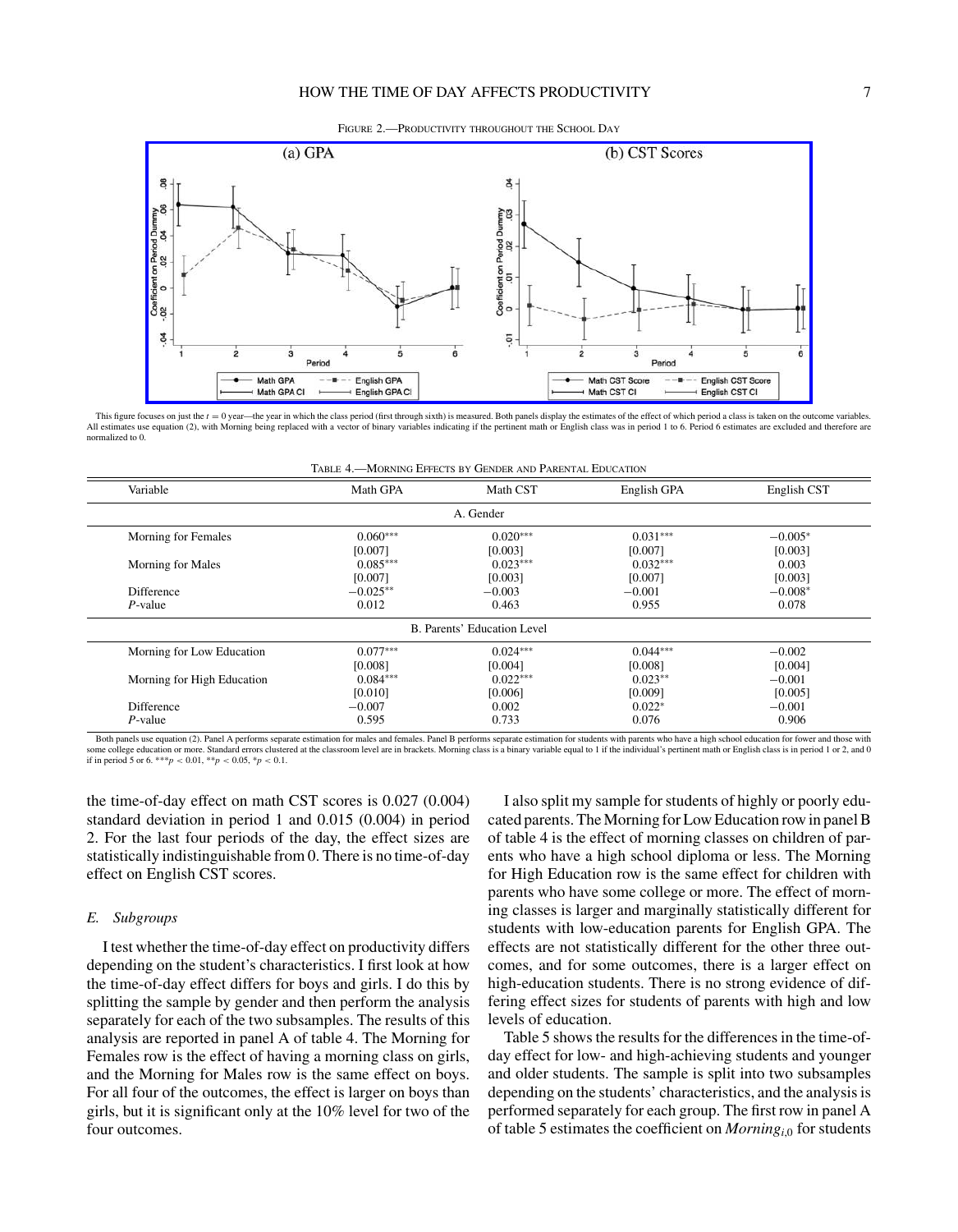| Variable                     | Math GPA   | Math CST                    | English GPA | English CST |  |  |  |  |  |
|------------------------------|------------|-----------------------------|-------------|-------------|--|--|--|--|--|
|                              |            | A. Low and High Performance |             |             |  |  |  |  |  |
| Morning for Low Performance  | $0.077***$ | $0.013***$                  | $0.047***$  | 0.003       |  |  |  |  |  |
|                              | [0.007]    | [0.003]                     | [0.007]     | [0.004]     |  |  |  |  |  |
| Morning for High Performance | $0.061***$ | $0.028***$                  | $0.031***$  | $-0.004$    |  |  |  |  |  |
|                              | [0.007]    | [0.004]                     | [0.006]     | [0.003]     |  |  |  |  |  |
| Difference                   | $0.016*$   | $-0.015***$                 | $0.016*$    | 0.007       |  |  |  |  |  |
| $P$ -value                   | 0.079      | 0.003                       | 0.092       | 0.175       |  |  |  |  |  |
|                              | B. Grade   |                             |             |             |  |  |  |  |  |
| Morning for Grades 6 to 8    | $0.064***$ | $0.022***$                  | $0.042***$  | $-0.003$    |  |  |  |  |  |
|                              | [0.008]    | [0.004]                     | [0.008]     | [0.003]     |  |  |  |  |  |
| Morning for Grades 9 to 11   | $0.088***$ | $0.021***$                  | $0.023***$  | 0.001       |  |  |  |  |  |
|                              | [0.008]    | [0.004]                     | [0.008]     | [0.003]     |  |  |  |  |  |
| Difference                   | $-0.024**$ | 0.001                       | 0.018       | $-0.004$    |  |  |  |  |  |
| P-value                      | 0.036      | 0.883                       | 0.104       | 0.413       |  |  |  |  |  |

Table 5.—Morning Effects by Prior Performance and Grade

Both panels use equation (2). Panel A performs a separate estimation for students above and below the median on prior achievement. Panel B performs separate estimation for younger and older grades. Standard errors cluster stered at the classroom level are in brackets. Morning class is a binary variable equal to 1 if the individual's pertinent math or English class is in period 1 or 2 and 0 if in period 5 or 6. \*\*\*  $p < 0.01$ , \*\* $p < 0.05$ ,  $* p < 0.1$ .

performing below the median in the relevant academic variable, and the second row reports the analogous estimates for students above the median. The results are mixed, with larger effects in some outcomes for both low-achieving and high-achieving students.

For different ages, I also find no substantial evidence of differing effects. Panel B of table 5 reports these estimates. The first row shows the effect of morning classes for grades 6 to 8. The second row shows the effect of morning classes for grades 9 to 11. There is no consistent pattern in the effect by age. For all of the subsamples in tables 4 and 5, the estimates are statistically significant for math GPA, math CST scores, and English GPA. There is, however, substantial variability in the size of the effects.

## *F. Robustness and Falsification Analysis*

Besides looking at how the time-of-day effect varies for students with different characteristics, the estimates in table 4 and 5 also provide a sensitivity analysis with regard to what types of students are included in the sample. Although all of the main results are still statistically significant for each of the subsamples, the magnitude of the results varies substantially. The estimates range from 0.060 to 0.088, 0.013 to 0.028, and 0.023 to 0.047 for math GPA, math CST scores, and English GPA, respectively. The results appear to be sensitive to which subsample is used. In addition to the subsample sensitivity analysis, table 6 presents robustness checks for the choice of specification. The first and second rows use the specifications from equation (1) and (2), respectively. The specification in the third row includes a fifth-degree polynomial of prior math CST scores, English CST scores, and the relevant GPA. The fourth row adds academic achievement controls from two years prior. The fifth row uses student fixed effects. One concern with the student fixed-effect specification is that if there is any persistence in the time-of-day effect (which there

appears to be in figure 1), then the morning class parameter estimates from the student fixed-effects specification will be biased downward. The estimates appear to somewhat stable to specification choice except for the student fixed-effects specification. The estimates from this specification are about 30% to 40% lower than the baseline estimates. If there is little persistence in the effects and selection occurring on stable unobservable student characteristics, then the true estimates will be closer to the student fixed-effects estimates than the baseline estimates. Overall each specification tells a similar general story, but there are some differences between specifications, especially the student fixed-effects specification. It is therefore hard to know the exact size of the time-of-day effects.

The last three rows of table 6 display the estimates of the falsification tests from equation (2). The falsification tests for math GPA, math CST scores, and English CST scores are all statistically indistinguishable from 0 and show that the main results are likely not being driven by selection of certain students into morning classes. Notably, all three of the falsification tests for English GPA are positive and significant. Similar to figure 1, the fact that these three falsification tests are above 0 is concerning for the validity of the English GPA estimate and indicate that some selection is still occurring. Since the falsification tests are positive, the morning effect on English GPA should at the least be shrunk in size to the difference between the baseline effect and the previous years falsification test, 0.029.

## *G. Explanations*

At least three mechanisms could be driving the difference in learning between morning and afternoon classes: changes in teachers' teaching quality, changes in students' learning ability, or differences in morning and afternoon class attendance. Regardless of which mechanism drives the results, since significant effects are observed for math CST scores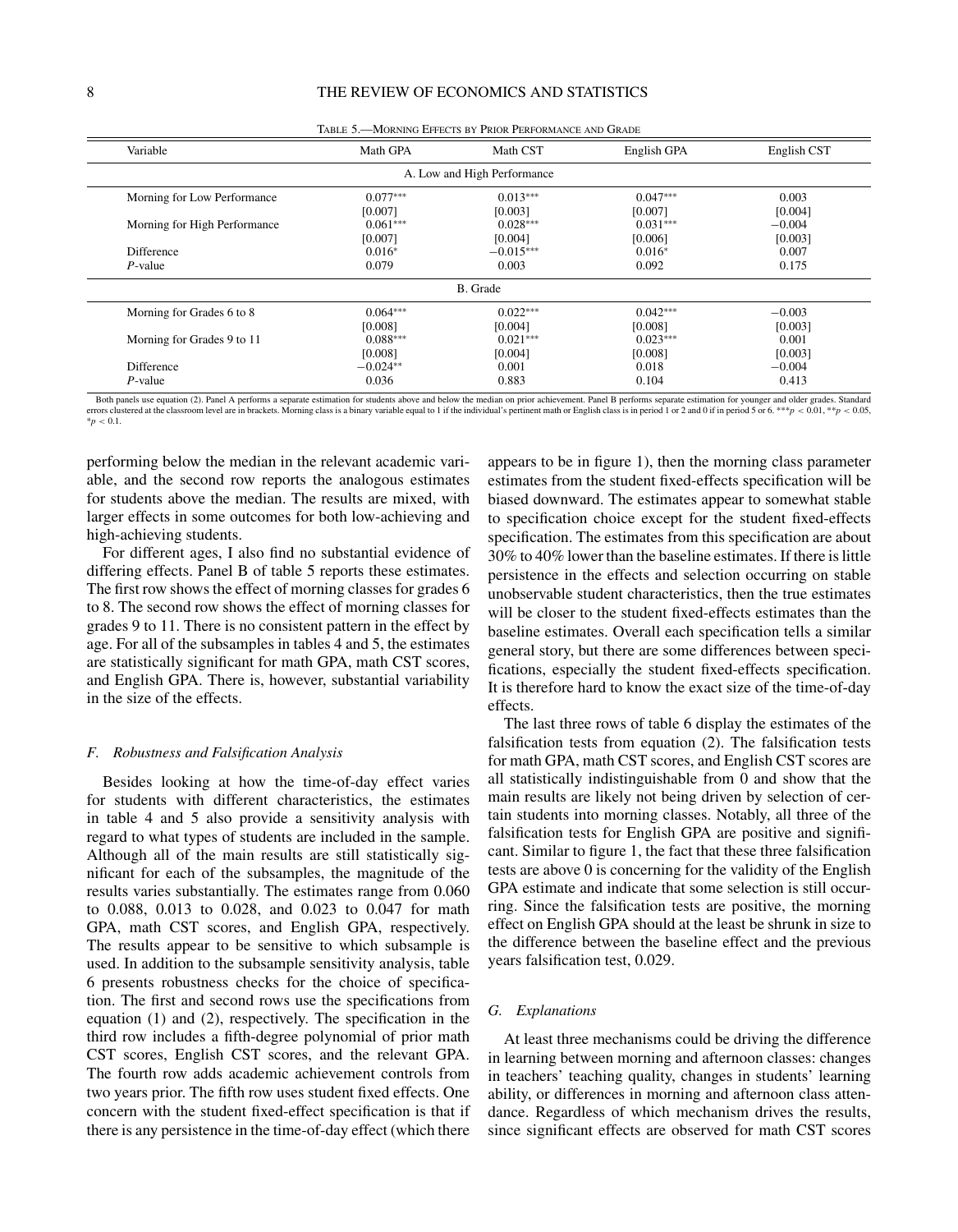| Specification                                   | Math GPA   | Math CST             | English GPA | English CST |  |  |  |  |
|-------------------------------------------------|------------|----------------------|-------------|-------------|--|--|--|--|
|                                                 |            | A. Robustness Checks |             |             |  |  |  |  |
| <b>Baseline</b>                                 | $0.068***$ | $0.024***$           | $0.044***$  | 0.003       |  |  |  |  |
|                                                 | [0.005]    | [0.003]              | [0.005]     | [0.002]     |  |  |  |  |
| Outcome: $\Delta S_{i,t} = S_{i,t} - S_{i,t-1}$ | $0.072***$ | $0.021***$           | $0.032***$  | $-0.001$    |  |  |  |  |
|                                                 | [0.006]    | [0.003]              | [0.006]     | [0.002]     |  |  |  |  |
| Achievement Polynomial                          | $0.068***$ | $0.025***$           | $0.044***$  | 0.002       |  |  |  |  |
|                                                 | [0.005]    | [0.003]              | [0.005]     | [0.002]     |  |  |  |  |
| 2 Years of Prior Achievement Controls           | $0.076***$ | $0.023***$           | $0.040***$  | $-0.002$    |  |  |  |  |
|                                                 | [0.006]    | [0.003]              | [0.006]     | [0.003]     |  |  |  |  |
| <b>Student Fixed Effects</b>                    | $0.053***$ | $0.016***$           | $0.028***$  | $-0.003$    |  |  |  |  |
|                                                 | [0.004]    | [0.002]              | [0.005]     | [0.003]     |  |  |  |  |
| <b>B.</b> Falsification Tests                   |            |                      |             |             |  |  |  |  |
| 1 Year Prior                                    | $-0.006$   | $-0.003$             | $0.015**$   | 0.002       |  |  |  |  |
|                                                 | [0.006]    | [0.003]              | [0.006]     | [0.003]     |  |  |  |  |
| 2 Years Prior                                   | 0.009      | 0.003                | $0.024***$  | 0.002       |  |  |  |  |
|                                                 | [0.007]    | [0.004]              | [0.008]     | [0.004]     |  |  |  |  |
| 3 Years Prior                                   | 0.000      | $-0.006$             | $0.024**$   | $-0.005$    |  |  |  |  |
|                                                 | [0.010]    | [0.005]              | [0.011]     | [0.006]     |  |  |  |  |

Table 6.—Robustness Checks and Falsification Tests

Row 1 uses equation (1). Row 2 uses equation (2). Row 3 uses a fifth-degree polynomial to control for prior achievement. Row 4 uses two prior years of academic achievement as controls. Row 5 uses student fixed effects. Panel B uses equation (2) with the effect of a morning versus afternoon class on outcome variables from one to three years prior to the morning or afternoon class. Standard errors clustered at the classroom level are in brackets. \*\*\**p* < 0.01, \*\**p* < 0.05, \**p* < 0.1.

as well as GPA, it is likely that the results measure actual differences in learning instead of teachers just being more generous graders in the morning.

With the available data, I am not able to distinguish between changes due to teachers versus students. However, it is important to distinguish what may be causing changes in teaching quality or students' learning ability. There are at least three possible reasons that teaching quality or students' learning may decline throughout the day: circadian rhythms, stamina, or school scheduling structure. Much of the circadian rhythm research suggests that student performance should increase throughout the school day. Typically the cognitive function of adolescents peaks in the afternoon, not the morning, and adults' cognitive function peaks in the late morning (Goldstein et al., 2007; Cardinali, 2008; Crowley et al., 2007). Therefore, the time-of-day effect is unlikely to be due to the circadian rhythm, and in fact the circadian rhythm is likely muting the estimates.

The stamina reason seems to be more in accordance with the results. It is likely that during a given day as teachers and students are in school for a longer period of time, their teaching and learning ability decreases due to fatigue. This could be caused by physical fatigue, mental fatigue, drowsiness, or restlessness. The work-shift literature has shown that accident rates increase during overtime and for long shifts, largely due to increased fatigue (Rosa, 1995). This type of fatigue would likely increase throughout the day and result in lower levels of teaching and learning ability in the afternoon, which match the results.

School scheduling structure may also play an important role. The way schools structure their schedule may affect both teaching quality and student learning. When schools place their home room (it is usually attached to period 1 or 6) may be influential. It is also possible that classes right after

a lunch break might be influenced. Each school has some flexibility over the schedule, and these choices may affect teaching and learning ability. If school scheduling structure drives the results, then the results are unlikely to translate to other domains such as the workplace.

The results may be driven by differences in morning and afternoon class attendance. If students systematically attend morning classes more than afternoon classes, then due to spending more time in morning classes than afternoon classes, they might perform better in morning classes. If students have extracurricular activities that take them out of school early or leave campus for lunch and do not return, attendance would be lower in the afternoon, and this could be driving the results. However, if due to sleeping in and traffic, it may be that students often arrive at school late and attendance is lower for morning classes. If this were the case, then the results are underestimating the actual time-of-day effect.

Data constraints do not allow a direct comparison of morning and afternoon attendance. However, the data contain the annual number of days a student is absent (a student is absent only if he or she misses all class periods). If students with few absences also tend to attend all of their classes each day, then the main analysis can be performed for the subsample of students who have few absences, and this could control for some of the possible morning and afternoon attendance difference. When the main analysis is performed on the subsamples of students with no absences, fewer than three absences, and fewer than five absences in a school year, all of the estimates for math and English GPA and test scores are statistically indistinguishable from the baseline results. Although this is far from perfect, this is the best that the limited attendance data allow and gives some weak evidence against the attendance mechanism.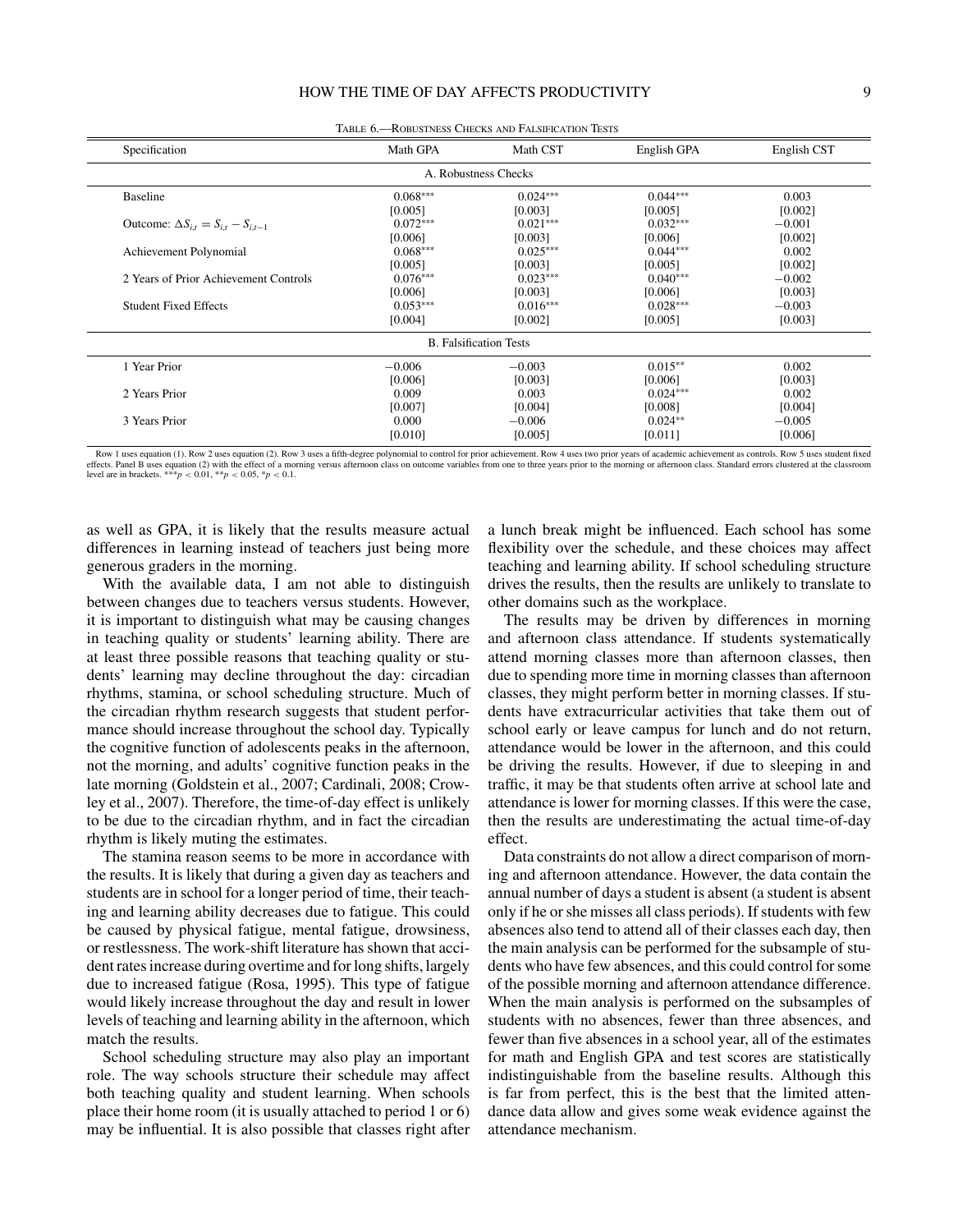It is important to understand how the results are distinct from the school start time literature. At first glance, the results appear to be in the opposite direction and contradictory to the school start time literature estimates. However, the results of this paper estimate a slightly different effect than the school start time literature does. All of the results in this paper are estimated conditional on a given school start time. Therefore, all the results hold constant items such as how much sleep students get, annual attendance rates, and annual morning tardiness, whereas changing the school start time makes these items vary. Conversely, changing school start times do not affect changes in stamina throughout the day or differences between morning and afternoon class attendance, whereas these things are affected by moving a class from the afternoon to the morning. Both moving school start times and moving a class from the afternoon to the morning affect when during the circadian rhythm, students are taking certain classes. The fact that the results are in the opposite direction likely implies that differential learning throughout the day is being driven not by circadian rhythms but by other things, such as stamina. A simple illustration of how the results are estimating different effects is to look at policy. Moving school start times later increases students' math GPA regardless of which period students take math. However, moving school start times later and moving math class from period 6 to period 1 increases students' math GPA even more.

## *H. Efficiency Gains*

There are a few simple ways in which efficiency gains could be obtained in schools. These possible gains run along two dimensions. The first dimension is that some tasks performed may be more affected by the time of day than other tasks. My analysis shows that math classes are more affected by the time of day than are English classes. It is likely that other classes, such as physical education, also have small time-of-day effects. Therefore, moving math classes to the morning and other classes, like English, to the afternoon could increase students' GPA and test scores. The other dimension in which efficiency gains could be obtained is by moving classes believed to be more important by individuals or schools to the morning. For example, math and art might be equally affected by the time of day; however, schools may place a higher priority on math than art and could increase efficiency by having more math classes in the morning and more art classes in the afternoon.

Understanding how the time day affects students allows schools to change policies to increase academic outcomes. There are, however, constraints on how much schools can move along these two dimensions. The most important constraint is on the supply of teachers in a given school teaching a particular subject. For example, in middle schools and high schools, most teachers specialize in teaching one or two subjects, so there is less flexibility in when certain classes are taught. This constraint is less binding for elementary schools, where teachers teach a larger range of subjects. However, it is unclear whether these results can be extended to elementary age children.

#### **IV. Conclusion**

This paper shows that productivity is higher in the morning than the afternoon and that this variation in productivity can be exploited to increase efficiency. Despite these findings, there are areas of this paper that future work can improve on. Although all specifications find statistically significant timeof-day effects, depending on the specification used, estimates are sometimes as much as 40% smaller than the estimates from the baseline specification. Also the English GPA falsification tests are positive and statistically significant, which likely decreases the English GPA effect size. It is therefore hard to know the exact size of the time-of-day effects. In addition, the paper is unable to distinguish between the underlying mechanisms. The results seem to indicate that differential alertness due to the circadian rhythm does not drive the results. However, the paper is unable to distinguish between mechanisms such as changes in teachers' teaching quality and students' learning ability due to fatigue throughout the day or differences in morning and afternoon class attendance. Finally, it is unclear how learning in the classroom will extend to other domains. Despite these shortcomings, the results tend to show that students are more productive earlier in the school day, especially in math. These time-of-day differences in productivity along with a simple rearrangement of when tasks are performed allow for efficiency gains to be obtained in schools. These efficiency gains may also be available in other organizations.

#### REFERENCES

- Blake, M.J.F., "Time of Day Effects on Performance in a Range of Tasks," *[Psychonomic Science](http://www.mitpressjournals.org/action/showLinks?crossref=10.3758%2FBF03327842)* 9 (1967), 349–350.
- Cardinali, Daniel, "Chronoeducation: How the Biological Clock Influences the Learning Process," in Antonio M. Battro, Kurt W. Fischer, and Pierre J. Léna, eds., *The Educated Brain* (Cambridge: Cambridge University Press, 2008).
- Carrell, Scott E., Teny Maghakian, and James West, "A's from Zzzz's? The Causal Effect of School Start Time on the Academic Achievement of Adolescents," *[American Economic Journal: Economic Policy](http://www.mitpressjournals.org/action/showLinks?crossref=10.1257%2Fpol.3.3.62)* 3 (2011), 62–81.
- Carskadon, Mary, Cecilia Vieira, and Christine Acebo, "Association between Puberty and Delayed Phase Preference," *Sleep* 16:3 (1993), 258–262.
- Chetty, Raj, and Jonah Rockoff, "The Long-Term Impacts of Teachers: Teacher Value-Added and Student Outcomes in Adulthood,' *[American Economic Review](http://www.mitpressjournals.org/action/showLinks?crossref=10.1257%2Faer.104.9.2633)* 104 (2014), 2633–2679.
- Crowley, Stephanie, Christine Acebo, and Mary Carskadon, "Sleep, Circadian Rhythms, and Delayed Phase in Adolescents," *[Sleep Medicine](http://www.mitpressjournals.org/action/showLinks?crossref=10.1016%2Fj.sleep.2006.12.002)* 8 (2007), 602–612.
- Dills, Angel K., and Rey Hernandez-Julian, "Course Scheduling and Academic Performance," *[Economics of Education Review](http://www.mitpressjournals.org/action/showLinks?crossref=10.1016%2Fj.econedurev.2007.08.001)* 27 (2008), 646–654.
- Edwards, Finley, "Early to Rise? The Effect of Daily Start Times on Academic Performance," *[Economics of Education Review](http://www.mitpressjournals.org/action/showLinks?crossref=10.1016%2Fj.econedurev.2012.07.006)* 31 (2012), 970–983.
- Fisk, William, "Health and Productivity Gains from Better Indoor Environments and Their Relationship with Building Energy Efficiency,' *[Annual Review of Energy and the Environment](http://www.mitpressjournals.org/action/showLinks?crossref=10.1146%2Fannurev.energy.25.1.537)* 25 (2000), 537–566.
- Folkard, Simon, " Diurnal Variation in Logical Reasoning," *[British Journal](http://www.mitpressjournals.org/action/showLinks?crossref=10.1111%2Fj.2044-8295.1975.tb01433.x) [of Psychology](http://www.mitpressjournals.org/action/showLinks?crossref=10.1111%2Fj.2044-8295.1975.tb01433.x)* 66:1 (1975), 1–8.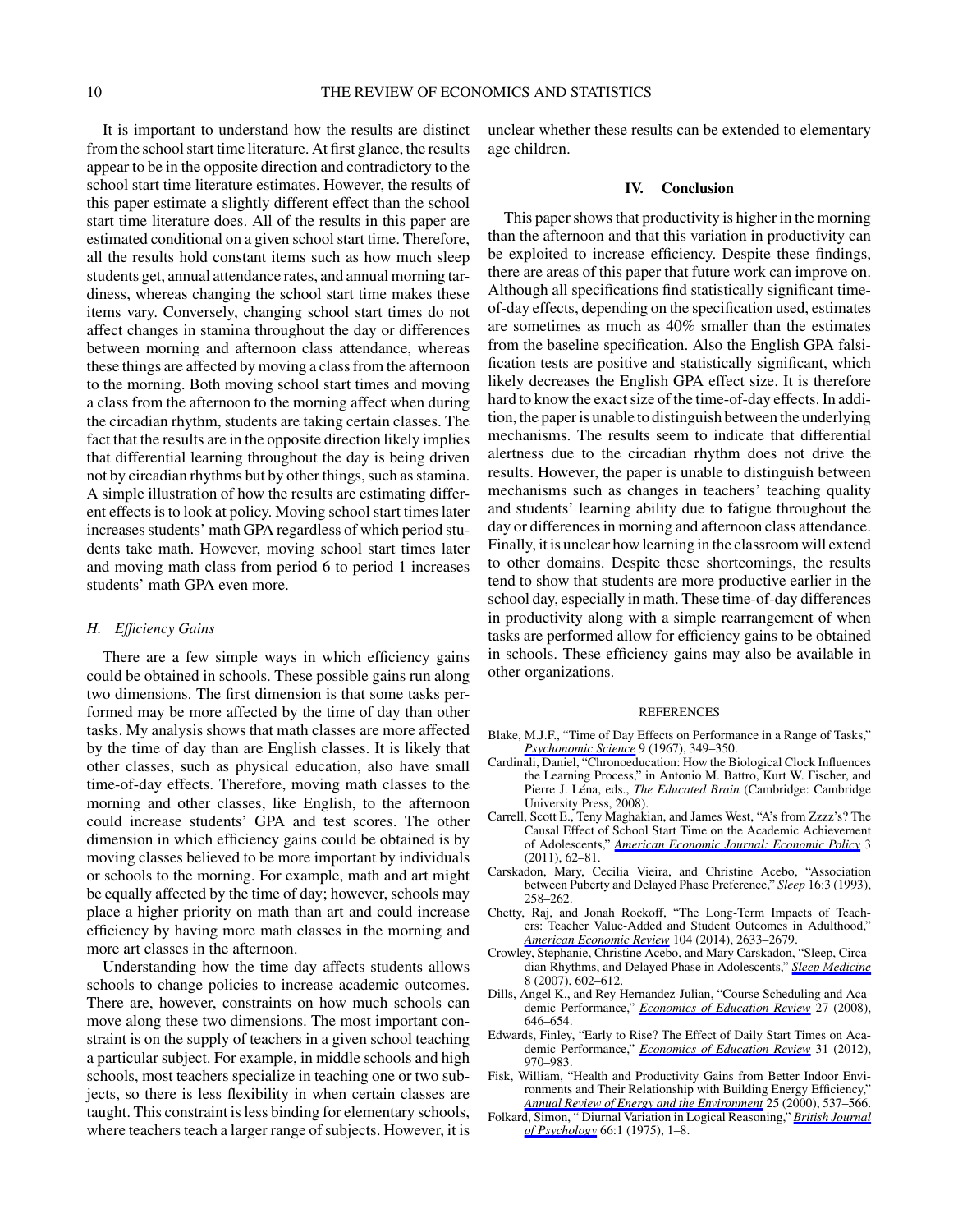"Diurnal Variation in Human Performance" (pp. 245–272), in Robert Hockey, ed., *Stress and Fatigue in Human Performance* (Chichester: Wiley, 1983).

- Folkard, Simon, Peter Knauth, Timothy H. Monk, and Joseph Rutenfranz, "The Effect of Memory Load on the Circadian Variation in Performance Efficiency under a Rapidly Rotating Shift System," *[Ergonomics](http://www.mitpressjournals.org/action/showLinks?crossref=10.1080%2F00140137608931559)* 19 (1976), 479–488.
- Folkard, Simon, and Philip Tucker, "Shift Work, Safety and Productivity," *[Occupational Medicine](http://www.mitpressjournals.org/action/showLinks?crossref=10.1093%2Foccmed%2Fkqg047)* 53 (2003), 95–101.
- Gates. A. I., "Variations in Efficiency during the Day, Together with Practice Effects, Sex Differences, and Correlations," *University of California Publications in Psychology* 1 (1916), 1–156.
- Goldstein, David, Constanze Hahn, Lynn Hasher, Ursula Wiprzycka, and Philip David Zelazo, "Time of Day, Intellectual Performance, and Behavioral Problems in Morning versus Evening Type Adolescents: Is There a Synchrony Effect?" *[Personality and Individual](http://www.mitpressjournals.org/action/showLinks?crossref=10.1016%2Fj.paid.2006.07.008) [Differences](http://www.mitpressjournals.org/action/showLinks?crossref=10.1016%2Fj.paid.2006.07.008)* 42:3 (2007), 431–440.
- Hyde, Janet, Sara Lindberg, Marcia Linn, Amy Ellis, and Caroline Williams, "Gender Similarities Characterize Math Performance," *[Science](http://www.mitpressjournals.org/action/showLinks?crossref=10.1126%2Fscience.1160364)* 321 (2008), 494–495.
- Kleitman, N., *Sleep and Wakefulness* (Chicago: University of Chicago Press, 1963).
- Laird, D. A., "Relative Performance of College Students as Conditioned by Time of Day and Day of Week," *[Journal of Experimental Psychology](http://www.mitpressjournals.org/action/showLinks?crossref=10.1037%2Fh0067673)* 8 (1925), 50–63.
- Lavie, P., "The Search for Cycles in Mental Performance from Lombard to Kleitman," *Chronobiologia* 7 (1980), 247–256.
- Lazear, Edward, "Performance Pay and Productivity," *[American Economic](http://www.mitpressjournals.org/action/showLinks?crossref=10.1257%2Faer.90.5.1346) [Review](http://www.mitpressjournals.org/action/showLinks?crossref=10.1257%2Faer.90.5.1346)* 90 (2000), 1346–1361.
- Levin, Lester, Jacqueline Oler, and Jeffery R. Whiteside, "Injury Incidence Rates in a Paint Company on Rotating Production Shifts," *[Accident](http://www.mitpressjournals.org/action/showLinks?crossref=10.1016%2F0001-4575%2885%2990009-0) [Analysis and Prevention](http://www.mitpressjournals.org/action/showLinks?crossref=10.1016%2F0001-4575%2885%2990009-0)* 17 (1985), 67–73.
- Philibert, I., "Sleep Loss and Performance in Residents and Nonphysicians: A Meta-Analytic Examination," *Sleep* 28 (2005), 1392–1402.
- Rockoff, Jonah E., "The Impact of Individual Teachers on Student Achievement: Evidence from Panel Data," *American Economic Review, May Papers and Proceedings* 94 (2004), 247–252.
- Rosa, R., "Extended Work Shifts and Excessive Fatigue," *[Journal of Sleep](http://www.mitpressjournals.org/action/showLinks?crossref=10.1111%2Fj.1365-2869.1995.tb00227.x) [Research](http://www.mitpressjournals.org/action/showLinks?crossref=10.1111%2Fj.1365-2869.1995.tb00227.x)* 4 (1995), 51–56.
- Smith, L., Simon Folkard, and C. J. M. Poole, "Increased Injuries on Night Shift," *[Lancet](http://www.mitpressjournals.org/action/showLinks?crossref=10.1016%2FS0140-6736%2894%2990636-X)* 344 (1994), 1137–1139.
- Stewart, Walter, Judith Ricci, Elsbeth Chee, David Morganstein, and Richard Lipton, "Lost Productive Time and Cost due to Common Pain Conditions in the US Workforce," *[Journal of the American](http://www.mitpressjournals.org/action/showLinks?crossref=10.1001%2Fjama.290.18.2443) [Medical Association](http://www.mitpressjournals.org/action/showLinks?crossref=10.1001%2Fjama.290.18.2443)* 290 (2003), 2443–2454.
- Veasey, Sigrid, Raymond Rosen, Barbara Barzansky, Ilene Rosen, and Judith Owens, "Sleep Loss and Fatigue in Residency Training," *[Journal of the American Medical Association](http://www.mitpressjournals.org/action/showLinks?crossref=10.1001%2Fjama.288.9.1116)* 288 (2002), 1116– 1124.
- Weinger, Matthew, and Sonia Ancoli-Israel, "Sleep Deprivation and Clinical Performance," *[Journal of the American Medical Association](http://www.mitpressjournals.org/action/showLinks?crossref=10.1001%2Fjama.287.8.955)* 287 (2002), 955–957.
- Wharf, H. L., "Shift Length and Safety," in *Report to British Coal* (1995).
- Wolfson, Amy, and Mary Carskadon, "Sleep Schedules and Daily Functioning in Adolescents," *[Child Development](http://www.mitpressjournals.org/action/showLinks?crossref=10.1111%2Fj.1467-8624.1998.tb06149.x)* 69 (1998), 875–887.